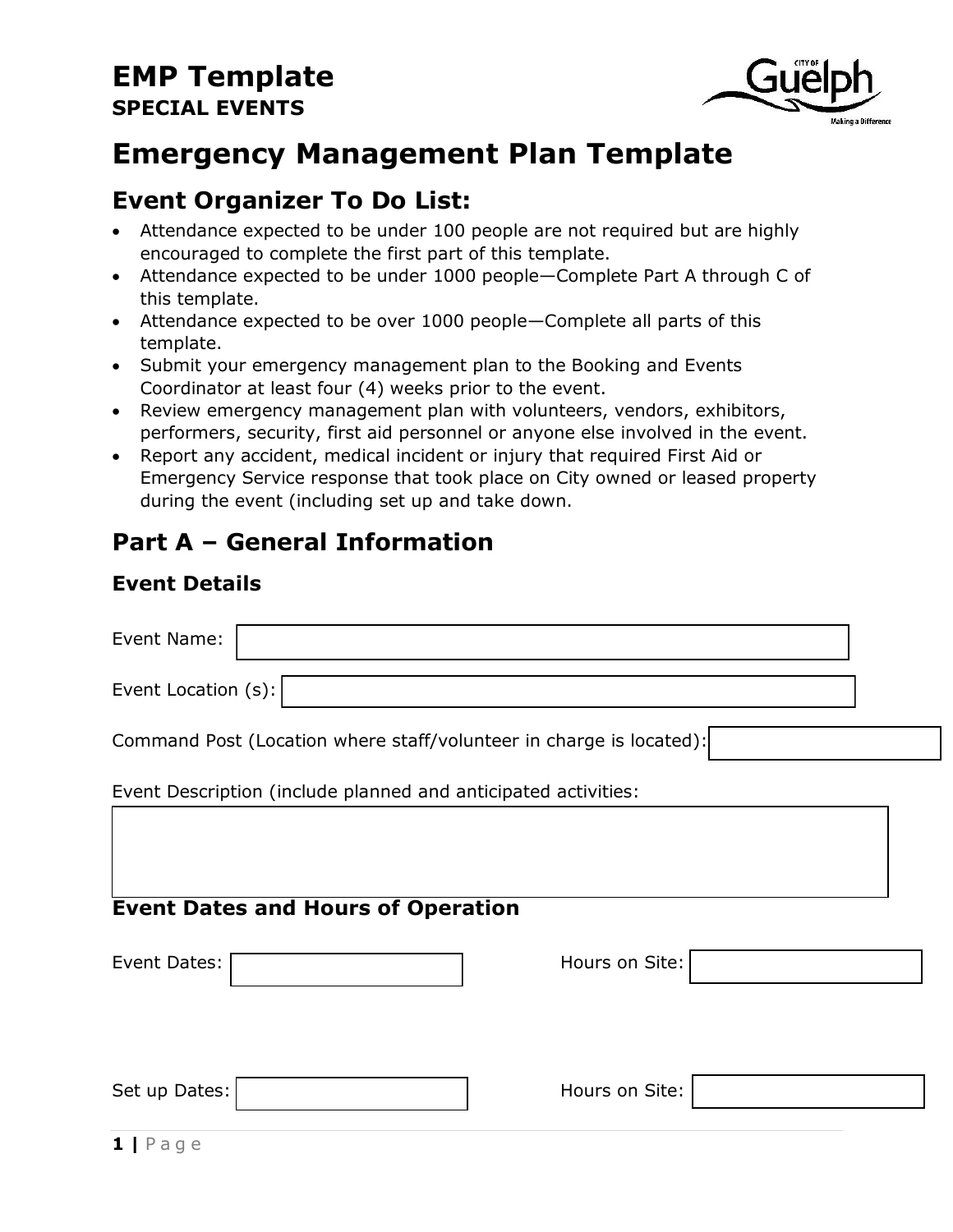

Tear Down Dates:  $\parallel$  Hours on Site:

#### **Key On Site Contacts**

Event staff and volunteers must know who is in charge in case an emergency decision is required. The person in charge should be available at all times either through a communication device, or by ensuring that he/she can be located at the event control centre. If you are working in shifts, please identify the date/time frame for each contact. If more space is required, please attach a separate sheet.

| Name | Day of Event Contact Number | Date/Location | Hours on Site |
|------|-----------------------------|---------------|---------------|
| Name | Day of Event Contact Number | Date/Location | Hours on Site |
| Name | Day of Event Contact Number | Date/Location | Hours on Site |

### **Part B – Event Details**

| Total attendance expected per day:                   |
|------------------------------------------------------|
| Peak attendance time:                                |
| Venue Capacity:                                      |
| Will you have a road closure or parade?<br>Yes<br>Νo |
| Road Closure Location(s):                            |
| Road Closure Hour(s):                                |
| Parade Formation Hour(s):                            |
| Parade Dispersal Location(s):                        |
|                                                      |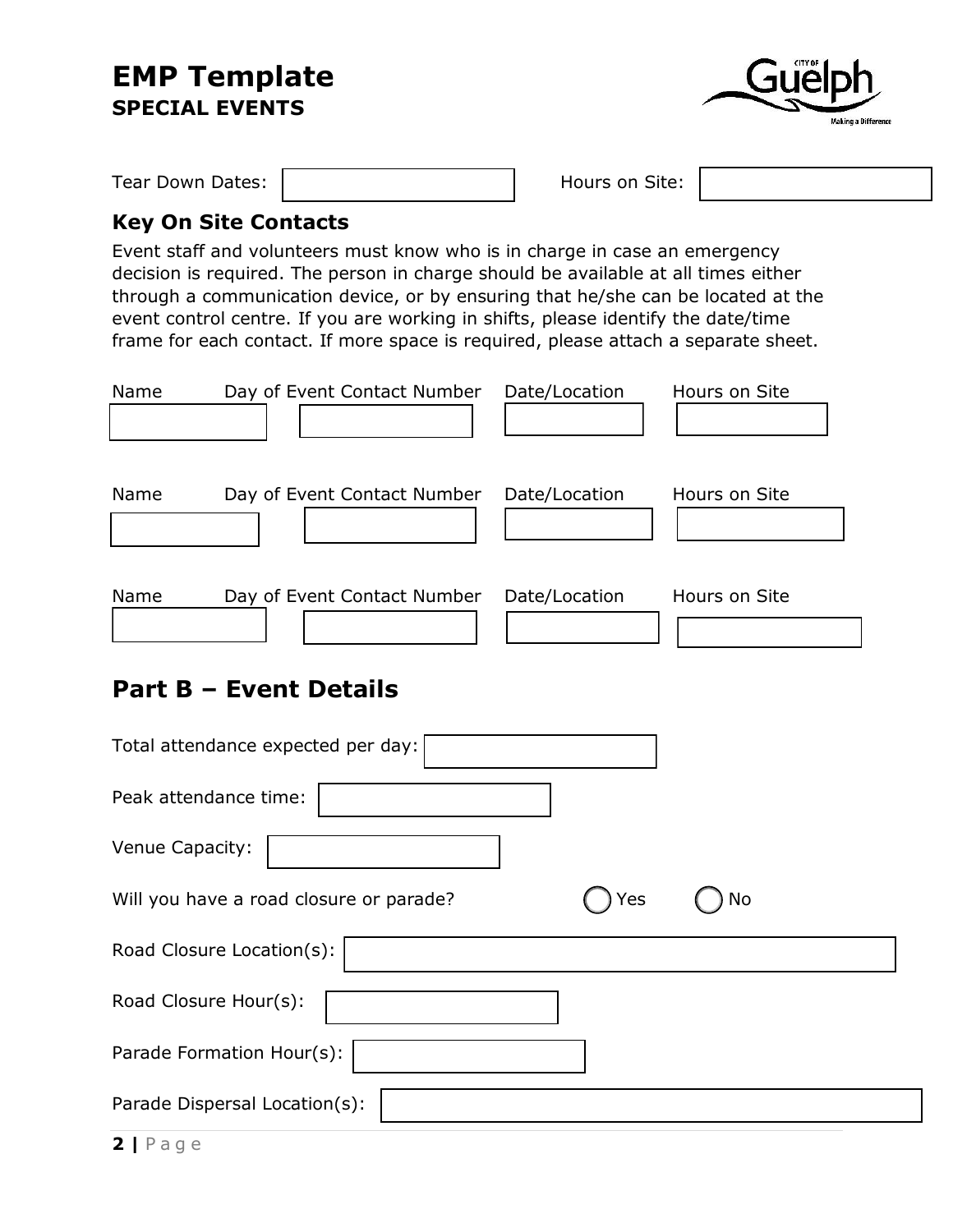

| Parade Dispersal Hour(s):                                    |     |               |
|--------------------------------------------------------------|-----|---------------|
| Parking Location/Plan:                                       |     |               |
| <b>Bylaws</b>                                                |     |               |
| Have you been granted an exemption to any by-laws?           | Yes | )No           |
| If yes, please list which by-laws:                           |     |               |
| Will alcohol be served?                                      | Yes | No            |
| Will you be using police services on-site? If so, how many?  | Yes | No            |
| Will you be using private security on-site? If so, how many? | Yes | No            |
| Will you be using volunteer marshals?                        | Yes | ۱No           |
| Is the event free?                                           | Yes | No            |
| Is this a ticketed event?                                    | Yes | No            |
| Will there be any hazardous materials on site?               | Yes | )No           |
| Licensed On Site Security                                    | Yes | ٧о            |
| Name<br>Day of Event Contact Number<br>Dates                 |     | Hours on Site |

First Aid Services On Site

| ) Yes | MC) No |
|-------|--------|
|-------|--------|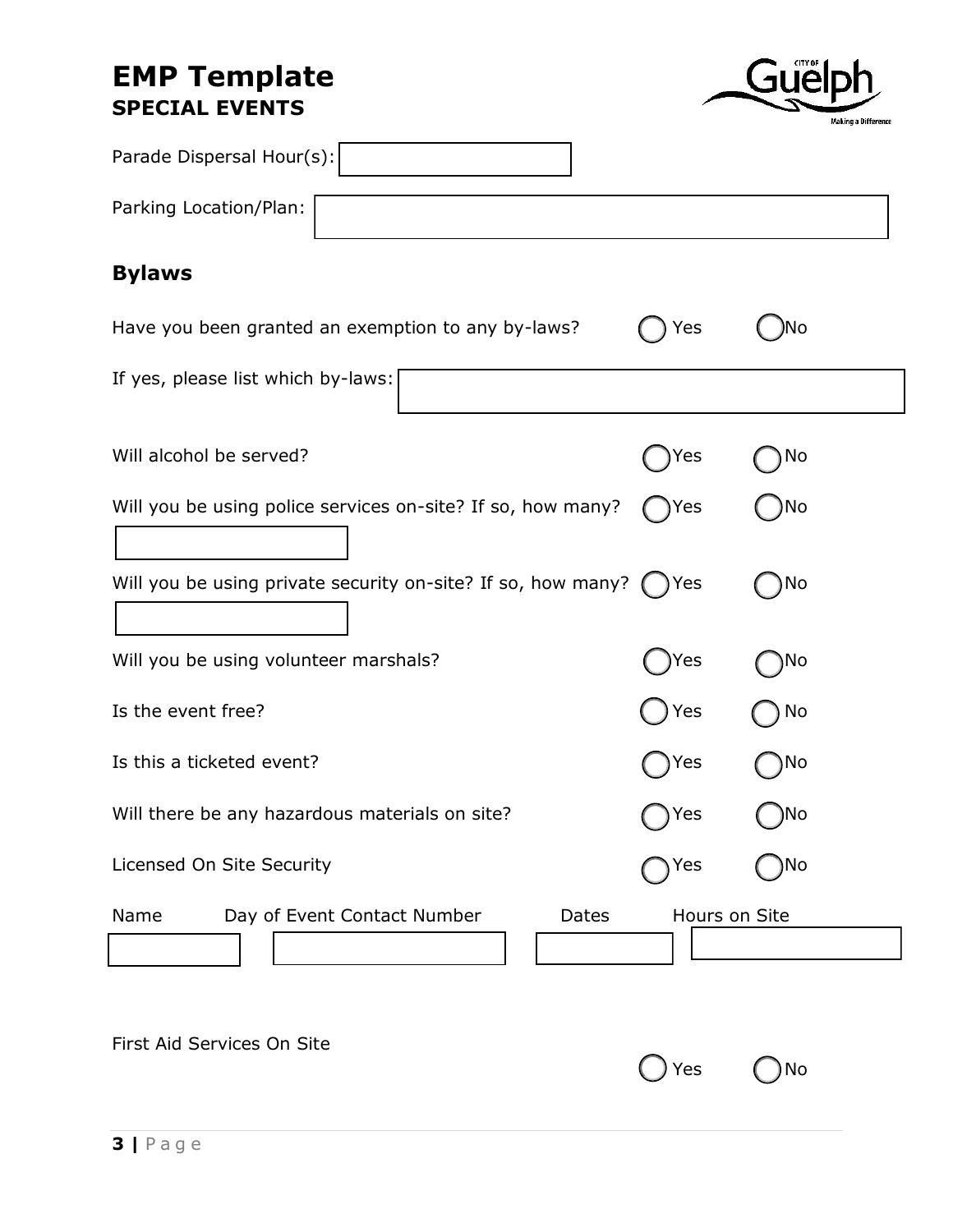# **EMP Template**

**SPECIAL EVENTS**

| SPECIAL EVENIS                                                         |       |      |               |                            |
|------------------------------------------------------------------------|-------|------|---------------|----------------------------|
| Name<br>Day of Event Contact Number                                    | Dates |      | Hours on Site | <b>Making a Difference</b> |
|                                                                        |       |      |               |                            |
| Has this event ever been held in Guelph before?                        |       | )Yes | )No           |                            |
| Is the proposed event expected to be the same as previous? $($ $)$ Yes |       |      | No)           |                            |
| Do you know of any past emergency incidents, issues?                   |       | )Yes | No            |                            |
| If yes, please provide details below:                                  |       |      |               |                            |

Guelph

Was a debrief conducted following your past event to address and resolve any past emergency incidents, issues or concerns?  $\bigcap$  Yes  $\bigcap$  No

If yes, please provide details below:

### **Part C – Event Map**

| Attach a map with the following:<br>Location of organizer | Yes    | Included in map?<br>No) | Comments |
|-----------------------------------------------------------|--------|-------------------------|----------|
| Location of emergency command                             | )Yes   | $\n  n$                 |          |
| Event structures                                          | ( )Yes | )No                     |          |
| <b>Hazards</b>                                            | ( )Yes | )No                     |          |
| First aid station                                         | )Yes   | )No                     |          |
|                                                           |        |                         |          |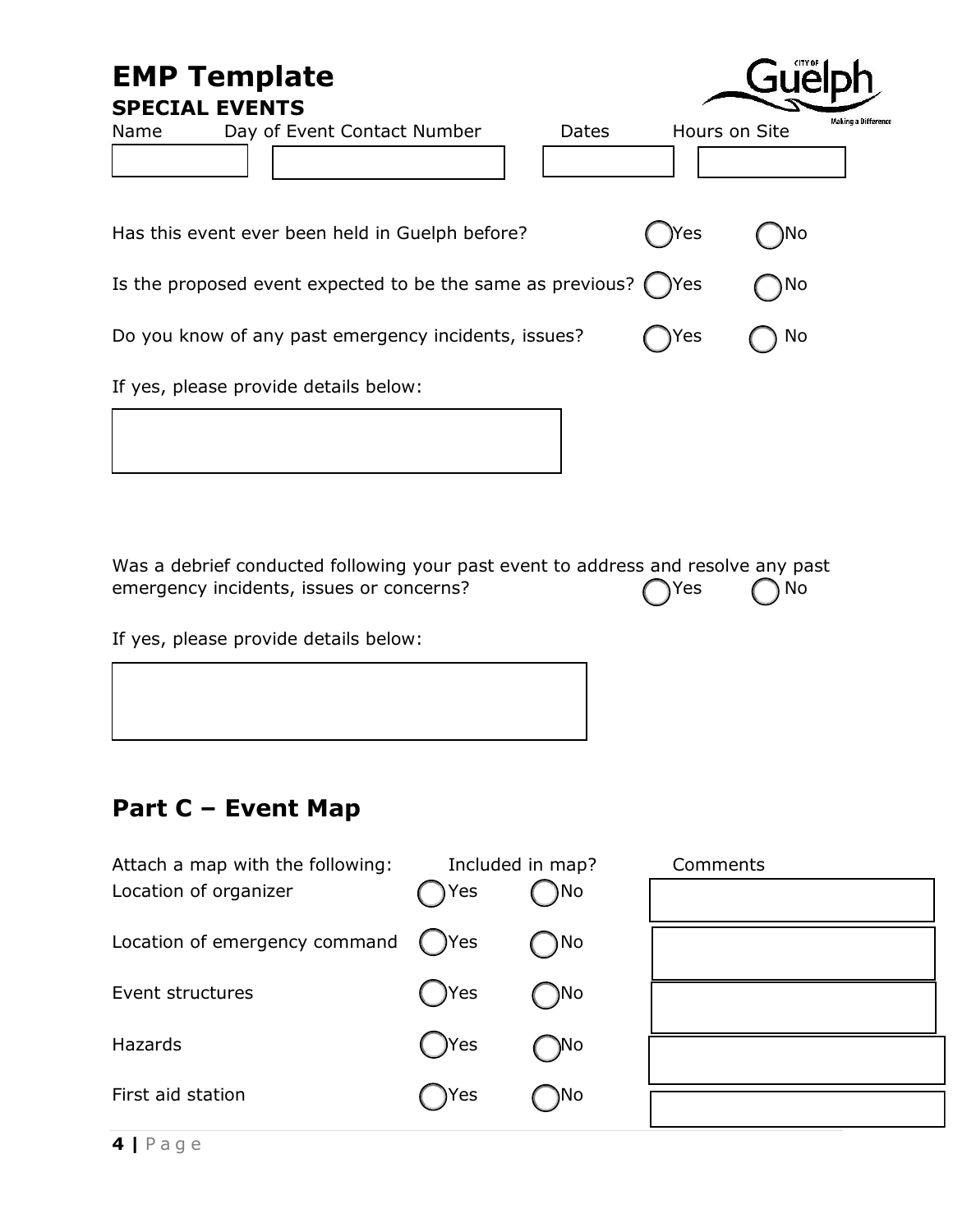

| Missing person areas                  | Yes        | )No       |  |
|---------------------------------------|------------|-----------|--|
| Vendors                               | Yes        | No        |  |
| Designated areas serving alcohol      | Yes        | )No       |  |
| Pyrotechnics<br><b>Transit routes</b> | Yes<br>Yes | )No<br>No |  |
| Event emergency access route          | Yes        | No        |  |
| Designated event parking areas        | )Yes       | )No       |  |
| Designated public parking areas       | )Yes       | No        |  |
| Public access entrances and exits     | ◯ Yes      | )No       |  |
| Marshaling/staging area               | Yes        | )No       |  |
| <b>Barricades</b>                     | Yes        | No        |  |
| Flow of traffic                       | Yes        | No        |  |
| Security locations                    | Yes        | ۱No       |  |
| First responder parking/access        | )Yes       | No        |  |

The following sections are to be completed for all events that are expected to exceed an attendance of over 1000 people. Events that are not expected to exceed 1000 are encouraged but not required to complete the following sections. Completing these sections will help you plan and prepare for potential hazards.

### **Part D – Hazard Identification and Risk Assessment**

Identify risks and hazards associated with your event and prevention/risk reduction methods using the risk matrix below. Some common hazards include but are not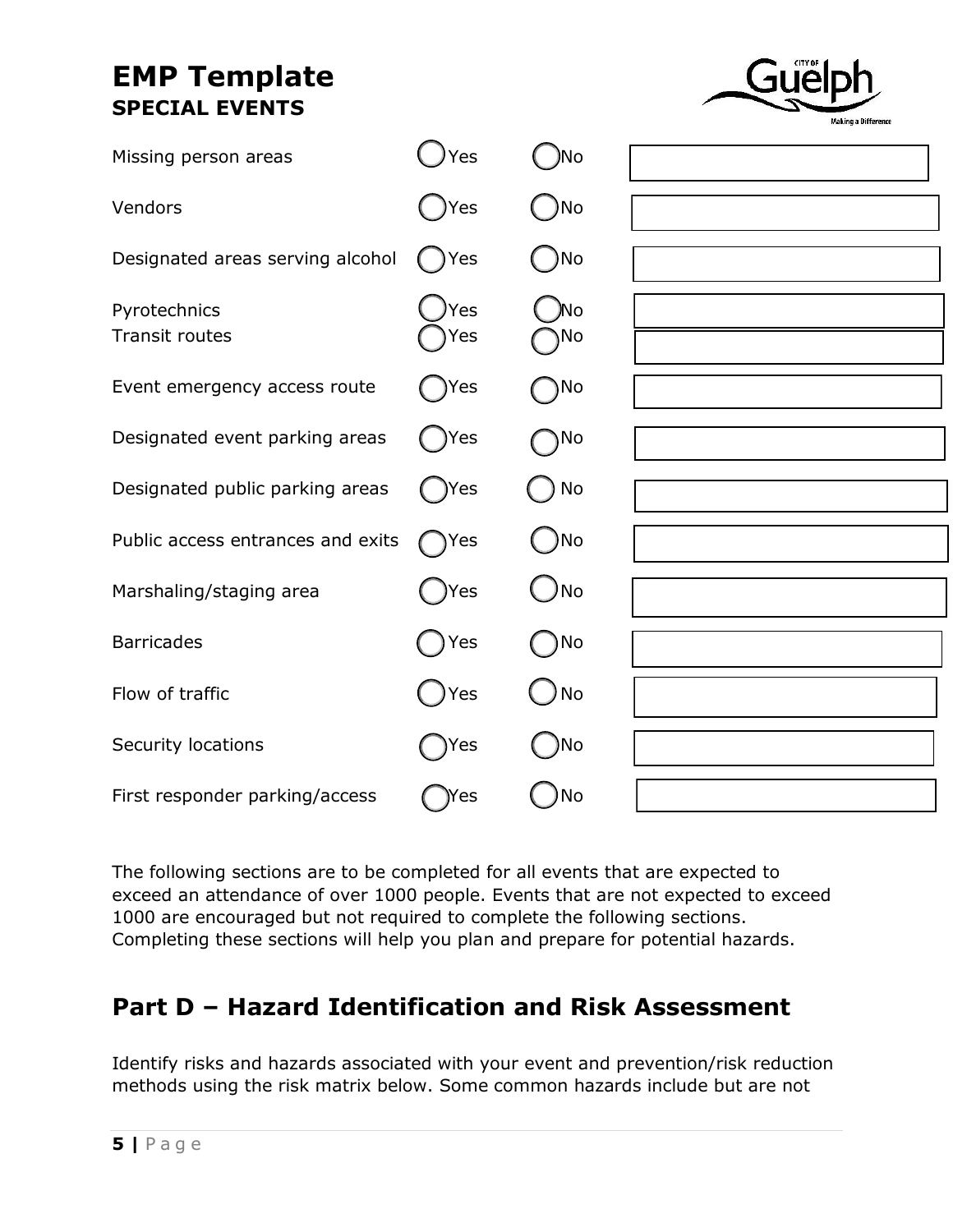

limited to: severe weather, food preparation, alcohol, traffic and crowd violence. When rating probability and impact, consider 1 to be low and 5 to be high.

| Hazard/Risk                   | Potential<br>Harm or Loss (Rate 1-5) (Rate 1-5)                   | Probability | Impact | Prevention/Risk<br><b>Reduction Actions</b>                                                                                   | Is Risk                                                                          |
|-------------------------------|-------------------------------------------------------------------|-------------|--------|-------------------------------------------------------------------------------------------------------------------------------|----------------------------------------------------------------------------------|
|                               |                                                                   |             |        |                                                                                                                               | Managed?<br><b>Next Steps</b>                                                    |
| Example:<br>Over<br>crowding  | Responder<br>and public<br>safety<br>jeopardized                  | 1           | 4      | Fencing around<br>event and counters<br>to monitor capacity,<br>drone monitor pinch<br>points                                 | <b>Yes</b>                                                                       |
| Example:<br>Severe<br>Weather | Injury to<br>participants,<br>damages to<br>tent and<br>equipment | 2           | 4      | Joe is assigned to<br>monitor weather on<br>the day of the event<br>and make the call to<br>start event at 7<br>a.m., ongoing | Yes - Joe has<br>been trained<br>and knows<br>he oversees<br>this safety<br>item |
|                               |                                                                   |             |        |                                                                                                                               |                                                                                  |
|                               |                                                                   |             |        |                                                                                                                               |                                                                                  |
|                               |                                                                   |             |        |                                                                                                                               |                                                                                  |

# **Part E – Emergency Response Plan(s)**

Please identify and submit your emergency response plans for any which could be utilized for any:

- Medical Emergencies—if the medical emergency is outside the area of expertise for First Aid Service on site, what actions will be taken?
- Fire Emergencies—for outdoor events, organizers should follow the Fire Watch protocol as outlined by Ontario Fire Code
- Safety Zone and Evacuation Plan
- Missing Person/Child
- Extreme Weather
- Downed Power Lines
- Children, elderly adults, persons with disability or medical illness
- Or other high ranking hazards identified in your Hazard Identification and Risk Assessment

A security plan, safety plan, communications plan, event continuity plan and severe weather plan are all mandatory.

Procedure/Plan  $\parallel$  Attached at the end of this document